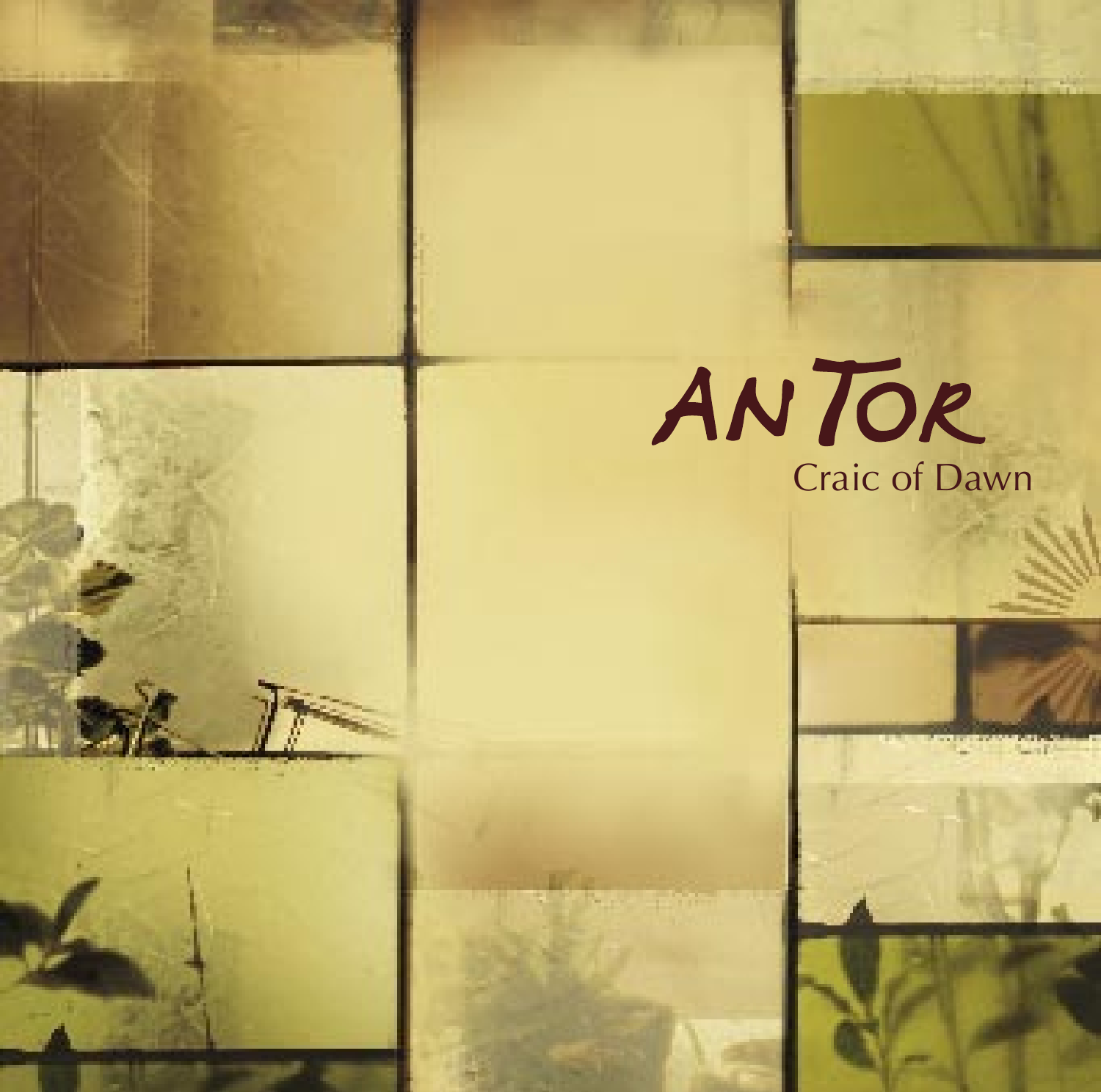# The Verdant Braes of Screen

We found this song in Colm O Lochlainn's "More Irish Street Ballads" as well as in Éamonn Jordan's "Whistle and Sing! (Book 2)". Apparently this song relates to Ballinascreen in Co. Derry. The tune we play in between is based on a Zwiefacher from Bavaria called "Unser oide Kath" ("Our Old Kate"). The odd variation we play here originates from a session our fiddlers had with fiddle player Chris Wood and box player Andy Cutting from England during the Folkfest Bobenheim in September 2004. As the tune is said to be well-known among Bavarian traditional musicians, it's kind of a Bavarian "Kesh Jig", we suppose.

Das Lied "The Verdant Braes of Screen" stammt aus dem Norden Irlands. Daher tauchen Wörter wie "brae" für "Hang" und "wee" für "klein"auf. Siggi brachte uns auf die Idee, den Zwiefachen "Unser oide Kath" in das Lied zu integrieren.

As I roved out one evening fair By the verdant braes of Screen I set my back to a hawthorn tree To view the sun in the west country And the dew on the forest green

A lad I spied by Abhann's side And a maiden by his knee And he was as dark as the very brown wood And she all whey and wan to see All whey and wan was she

Oh sit you down on the grass, he said On the dewy grass so green For the wee birds all have come and gone Since I my true love have seen, he said Since I my true love have seen

Then I'll not sit on the grass, she said Nor be a love of thine For I hear you love a Connaught maid And your heart's no longer mine, she said And your heart's no longer mine

And I will climb a high, high tree And I'll rob a wild bird's nest And back I'll bring whatever I do find To the arms that I love best, she said To the arms that I love best.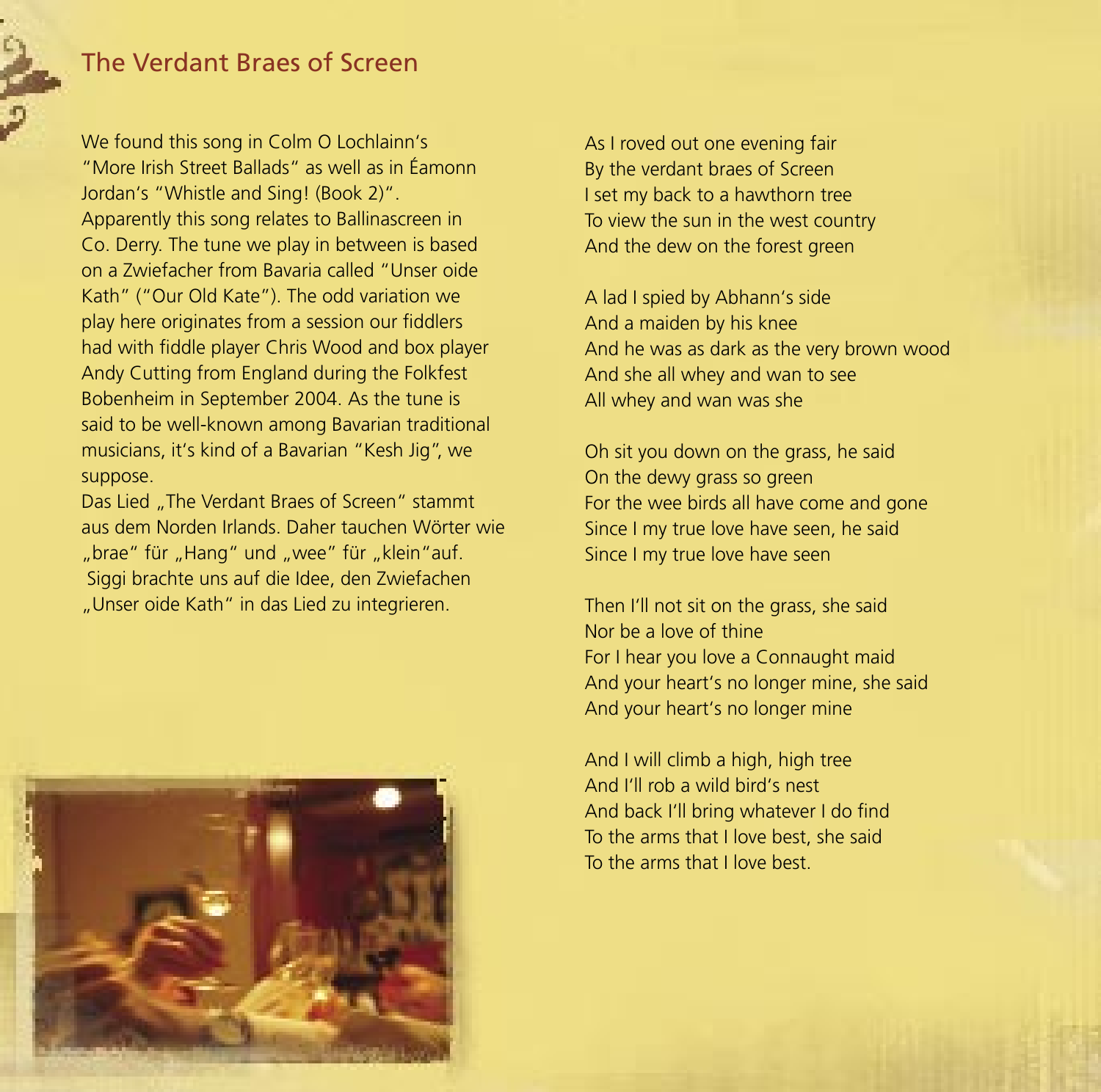#### The Munster Buttermilk / Trip to Athlone / Dusty Windowsills

The first jig Greg learned from his wife Meike, a flute player, who learned it herself from flute player Tara Diamond.

Greg learned the second jig at a session in "Hiúdaí Beag's" in Bun Beag (Bunbeg), Co. Donegal, and the third one from fiddler Stephen Campbell, who lives in Cionn Caslach (Kincasslagh), Co. Donegal. The third jig was composed by Chicago whistle player Johnny Harling. One day he went to a friend's apartment to collect something, when suddenly a tune came to his mind. As he couldn't find anything to write it down on, he wrote it into the dust on a nearby windowsill.

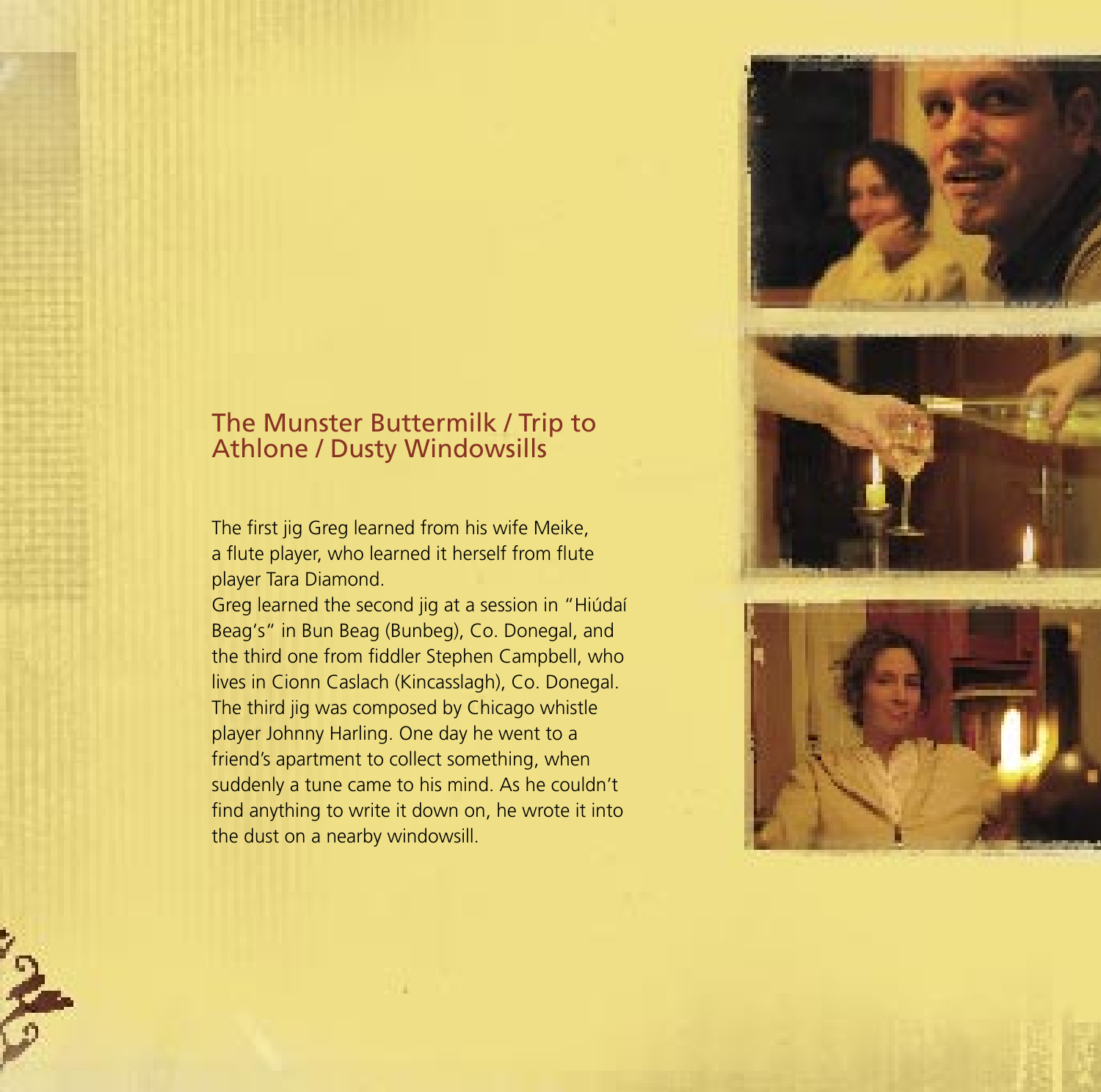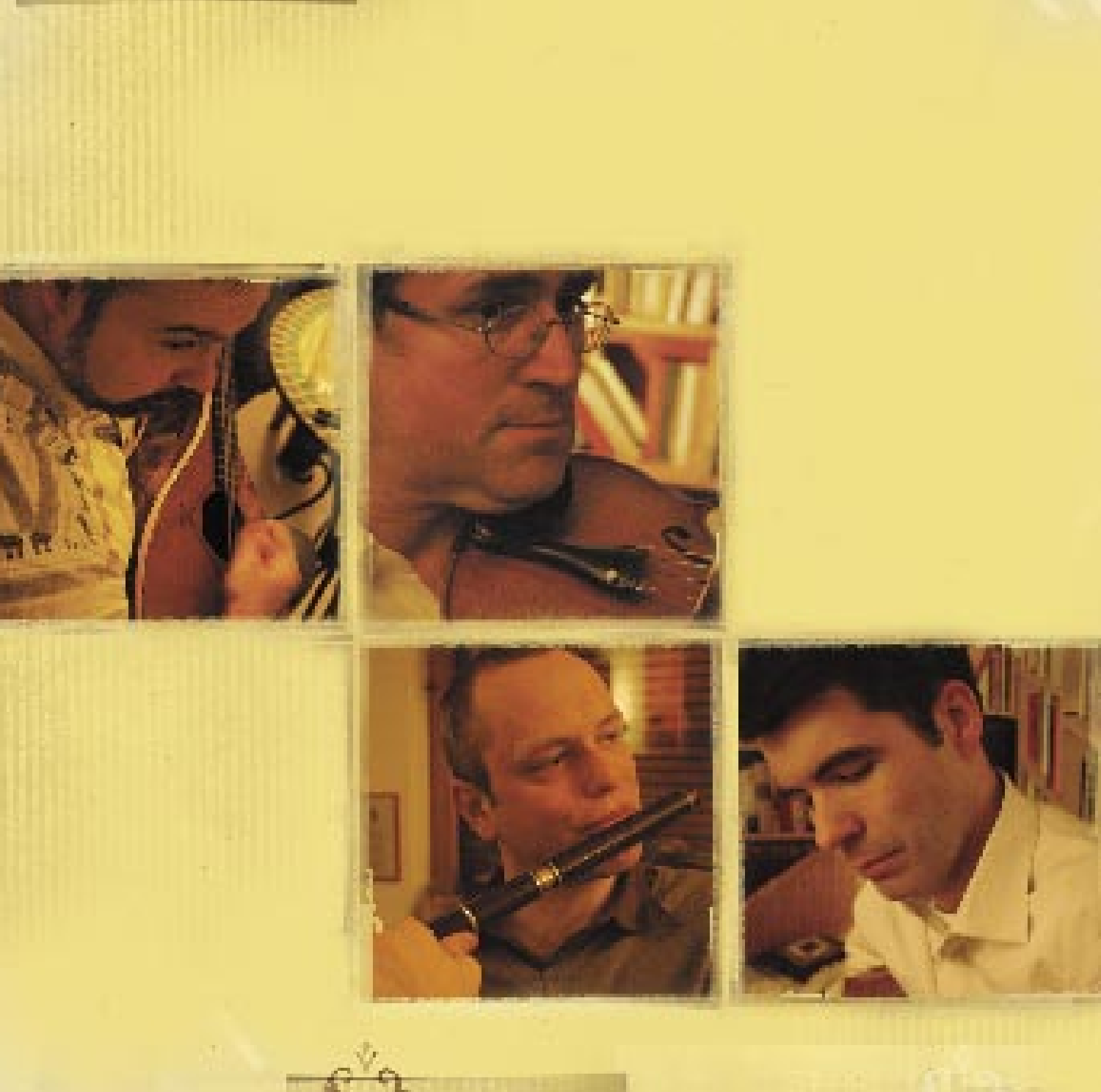### The Gem of the Roe

The song tells the story of Finola O'Cahan, daughter of the Irish chieftain Dermot O'Cahan. When she fell in love with a young MacDonald chieftain from the Hebrides, her father agreed to the wedding, but her lover had to promise that she would be sent back home if she was in any trouble. One day, the O'Cahans heard the banshee cry the death of an O' Cahan. As nobody of the O'Cahan family in their land was found dead, they thought of Finola and sailed over to the Hebrides, where they found her husband in grief and Finola dead. Dermot O'Cahan dug up his daughter and brought her back home to Ireland. Marcus discovered the song on the debut album of "Celtic Thunder", a band from the Baltimore/Washington, D.C. area in the  $H \subseteq \Delta$ .

Dieses Lied geht auf eine Zeit im Spätmittelalter zurück, in der es zahlreiche Familienbande zwischen den Clans im Norden Irlands und im Westen Schottlands gab. Hier heiratet ein Spross der MacDonalds (Lords of the Isles), die von der Insel Islay aus über einen Großteil der Hebrideninseln sowie die Halbinsel Kintyre herrschten, eine Tochter aus dem Clan der O'Cathans, die in der heutigen nordirischen Grafschaft Derry ansässig waren.

In the lands of O'Cahan, Where bleak mountains rise, O'er whose brown ridgy tops now The dusky cloud flies, Deep sunk in a valley A wild flower did grow, And her name was Finola, the Gem of the Roe.

From the Isles of Aebudae, Appeared in my view, A youth clad in tartan, It's strange as it's true, A star on his breastplate, unstrung with his bow And he sighed for Finola, the Gem of the Roe.

To the grey shore of Alba his bride he did bear but short were the fond years these lovers did share for thrice on the hillside the banshee cried low 'twas the death of Finola, the Gem of the Roe.

No more up the streamlets Her maidens will hie, when wan's her red cheek And bedim'd her blue eye, In silent affliction deep sorrow shall flow, Since gone is Finola, the Gem of the Roe.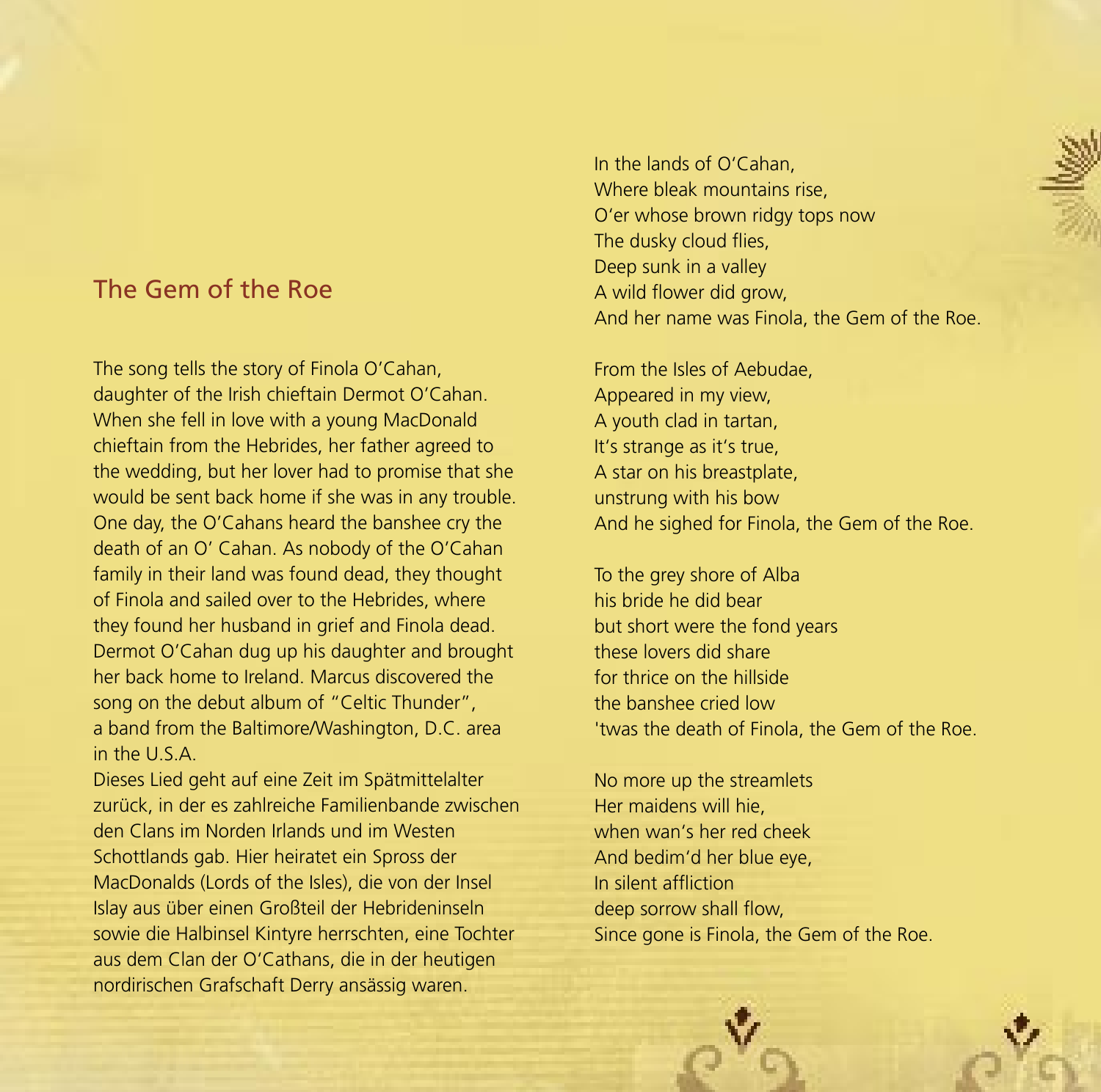### Lord Seaforth / Jimmy Lyons' / The Hare in the Corn

Greg found the first tune, a Scottish strathspey, on the debut album of Claire Mann, a young flute player from Newcastle in England.

The second tune is connected with the late Jimmy Lyons from Teileann (Teelin), Co. Donegal. Greg learned this highland from fiddle player Stephen Campbell.

Siggi found the third tune in Feldman's and O'Doherty's "The Northern Fiddler". The reel is connected to Johnny Doherty, the famous Donegal fiddler.



# I Courted a Wee Girl

Wir kennen dieses Lied vom Album "At the End of the Day" der Band "Dervish" aus Sligo.

I courted a wee girl for many's the long day And I slighted all others who came in my way. And now she's rewarded me to the last day For she's gone to be wed to another.

The bride and bride's party to church they did go. The bride she rode foremost she put the best show. And I followed after with a heart full of woe To see my love wed to another

The bride and bride's party in church they did stand. Gold rings on their fingers, a love by the hand. The man she's wed to has houses and land. He may have her since I couldn't gain her.

The next time I say her, she was seated down neat. I sat down beside her not a bite I could eat. For I thought my love's company far better than meat. Since love was the cause of my ruin.

The last time I saw her she was all dressed in white And the more I gazed on her she dazzled my sight. I lifted my hat and I bade her goodnight, Here's adieu to our false-hearted lovers.

I courted that wee girl for many's the long day And I slighted all others that came in my way. And now she's rewarded me to the last day For she's gone to be wed to another.

So dig me a grave and dig it down deep And strew it all over with a primrose so sweet And lay me down easy no more to weep Since love was the cause of my ruin.

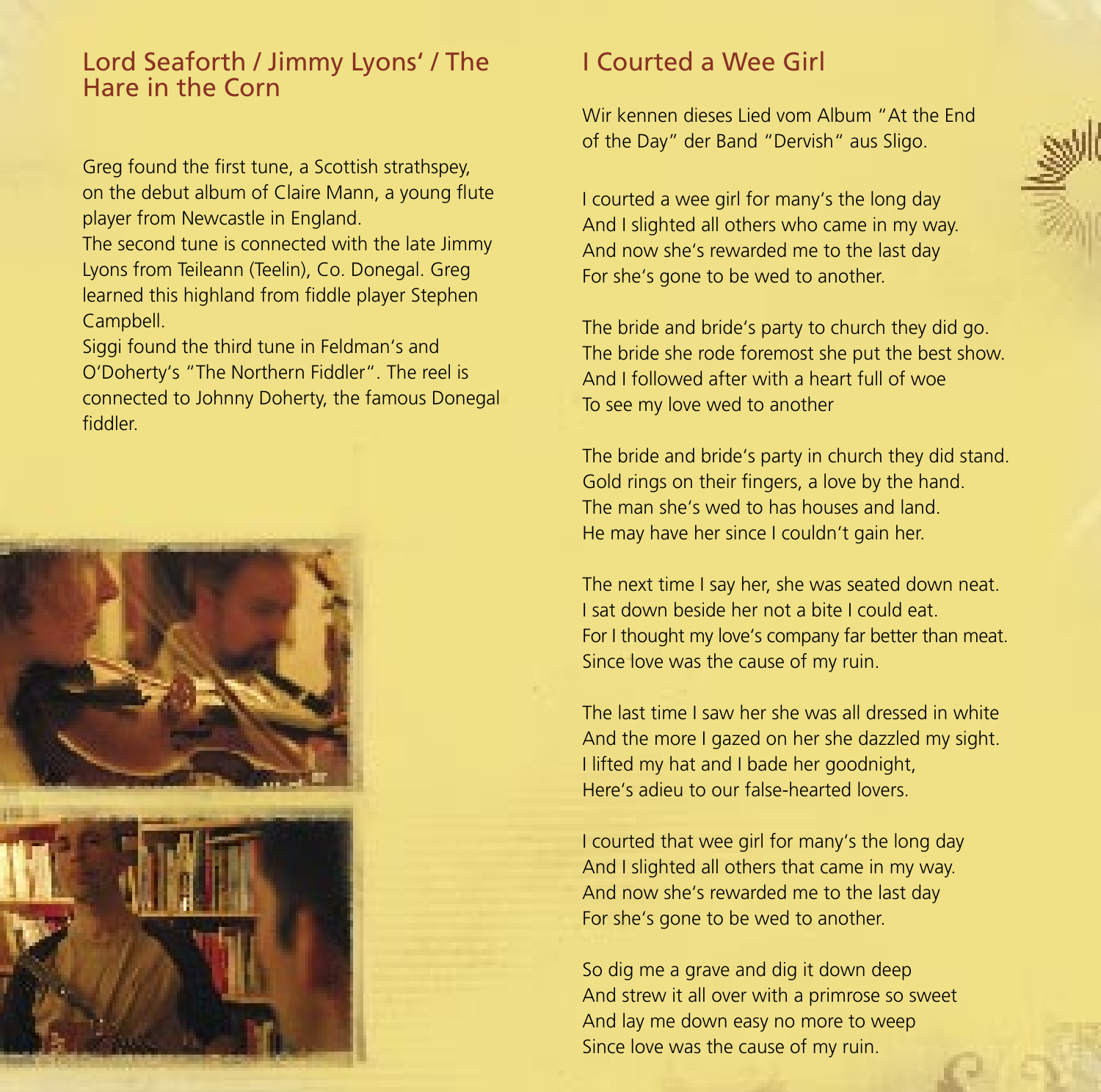# Larry Redican's Bow / The Bird's Nest / The Man of Aran

The first reel was composed by Larry Redican, a fiddle player from Dublin, who emigrated to the U.S.A. and lived on Long Island, New York. Greg learned this reel at a session in "Hiúdaí Beag's" in Bun Beag (Bunbeg), Co. Donegal. The second and third reel Greg learned from Dublin box player Peter Browne at the annual Scoil Gheimhridh Frankie Kennedy (Frankie Kennedy Winter School) in Donegal.

The third reel was composed in 1975 by Dublin whistle player Darach de Brún for the wedding of Tommy Walsh, the Dublin box player and composer of the well-known tune "Inisheer". At first, the song was meant to be called "The Dispensation Reel", as Walsh had had to get permission from Rome to marry a Muslim from Morocco. But at least de Brún called it "The Man of Aran", since the wedding reception was held in a Dublin pub called "The Man of Aran".

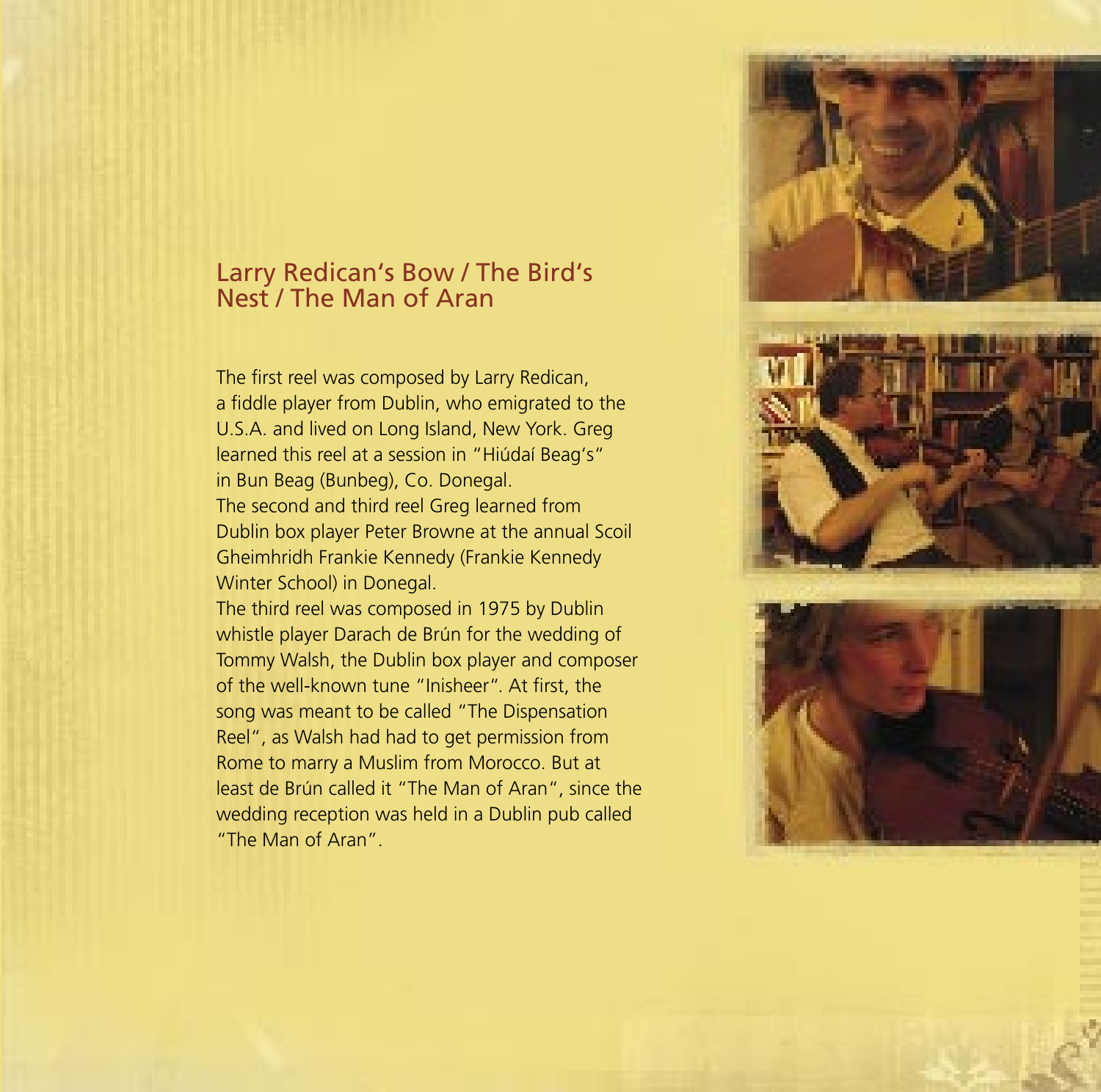

# Sweet Jenny of the Moor

We found this song in Colm Ó Lochlainn's "More Irish Street Ballads". It's a broken token song such as "The Dark Eyed Sailor", "The Plains of Waterloo" and a couple of other songs. The topic of this kind of song is basically always the same: a young man has to leave his girl to go to sea or war, but before they part he gives her one half of a token like a coin or a ring. On his return – many, many years later - his looks have dramatically changed, so that the girl isn't able to recognize him at all. He starts off a conversation to find out if she's been true to him. When he discovers that she has not looked at another man the last couple of decades, he shows her his half of the token. Surprise, surprise... The jig we play in between is connected with the playing of East Galway fiddler Paddy Fahy. Greg learned it from box player Peter Browne. In diesem Lied, das zu den "broken token songs" zählt, dreht sich wieder einmal alles um ein in zwei Teile gebrochenes Andenken, das irgendwann einmal dazu dient, sich daran zu erinnern, zu wem man gehört. Aus dem selben Grund haben wir uns T-Shirts mit "An Tor"-Aufdruck machen lassen, in denen man gerade bei Festivals bequem schlafen kann.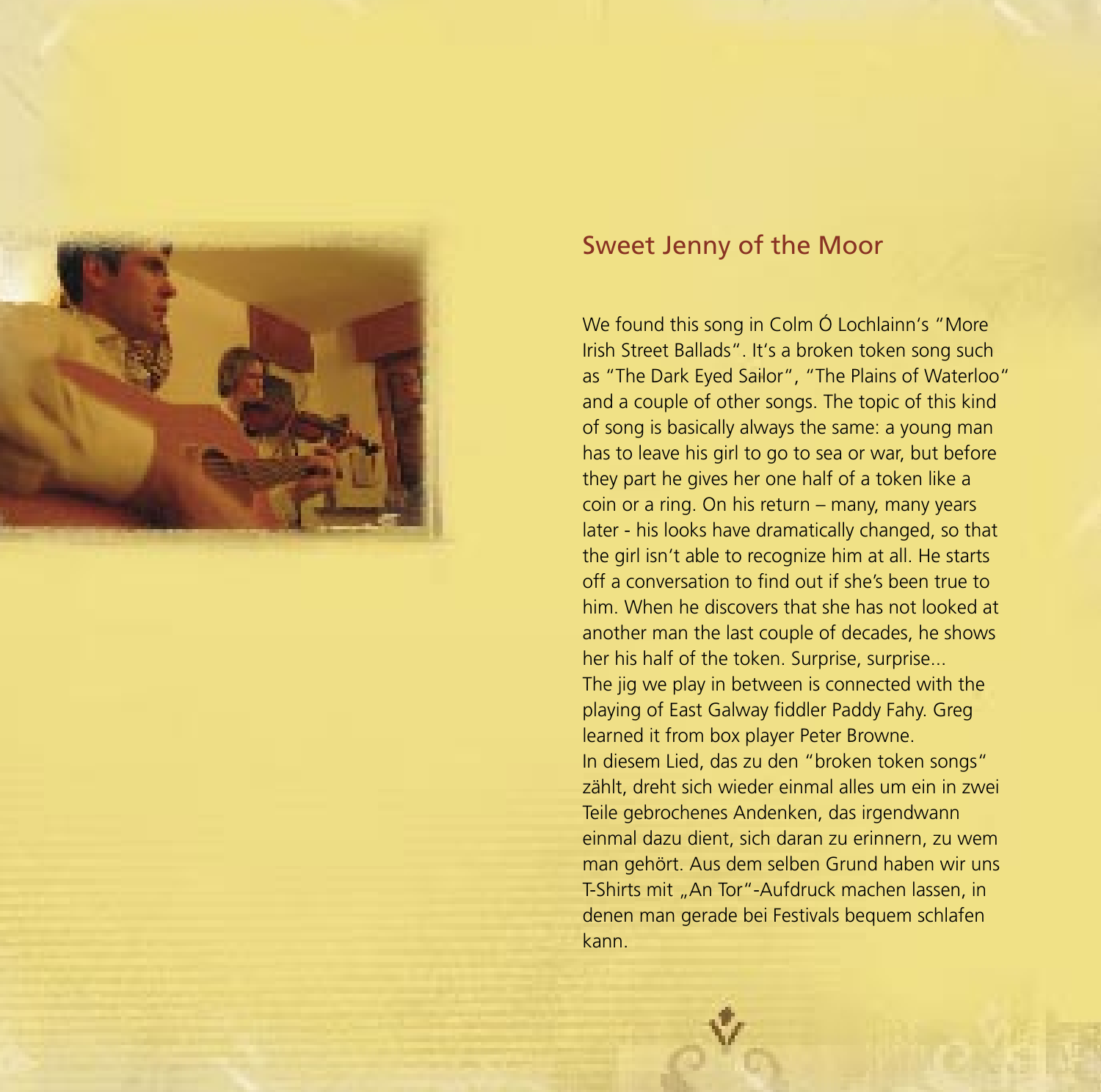One morn of recreation, as I stood by the seaside, The sun was gently rising, bedecked all his pride. A lovely maiden sitting there at the cottage-door, With roses blooming on her cheek, sweet Jenny of the Moor.

I stood in contemplation, as I viewed the charming scene, And filled with admiration as in a fairy dream; Enchanted by the fair one, as she walked along the shore, A gathering of choice sea-weeds was Jenny of the Moor.

We both sat down together by the pleasant shady side, I said, My dear, if you agree, I'll make of you my bride. I've plenty at my own command, brought from a foreign shore, And proud's the man that wins your hand, sweet Jenny of the Moor.

I have a true love of my own, so long he's been from me, And only for him I will be, as long he's to the sea, His vows were fondly spoken when we parted at the door For I will wait till he returns, said Jenny of the Moor.

If your love is a sailor, come on tell me now his name. His name is Dennis Ryan and from Newry Town he came; With roses I will greet him, when he returns to the shore. We'll join our hands in wedlock bands, said Jenny of the Moor.

If Dennis was your true love, I know him very well, he fought with me in Scotland, by a rifle-shot he fell Behold this true-love token, which upon his hand he wore She fell into my arms and cried, sweet Jenny of the Moor.

Since you have proved so kind and true, look up, my girl, I cried, See me; I'm Denis Ryan, who's standing by your side; Now that we are united we'll be living on the shore, I swear that I will stay with you, I'll go to sea no more.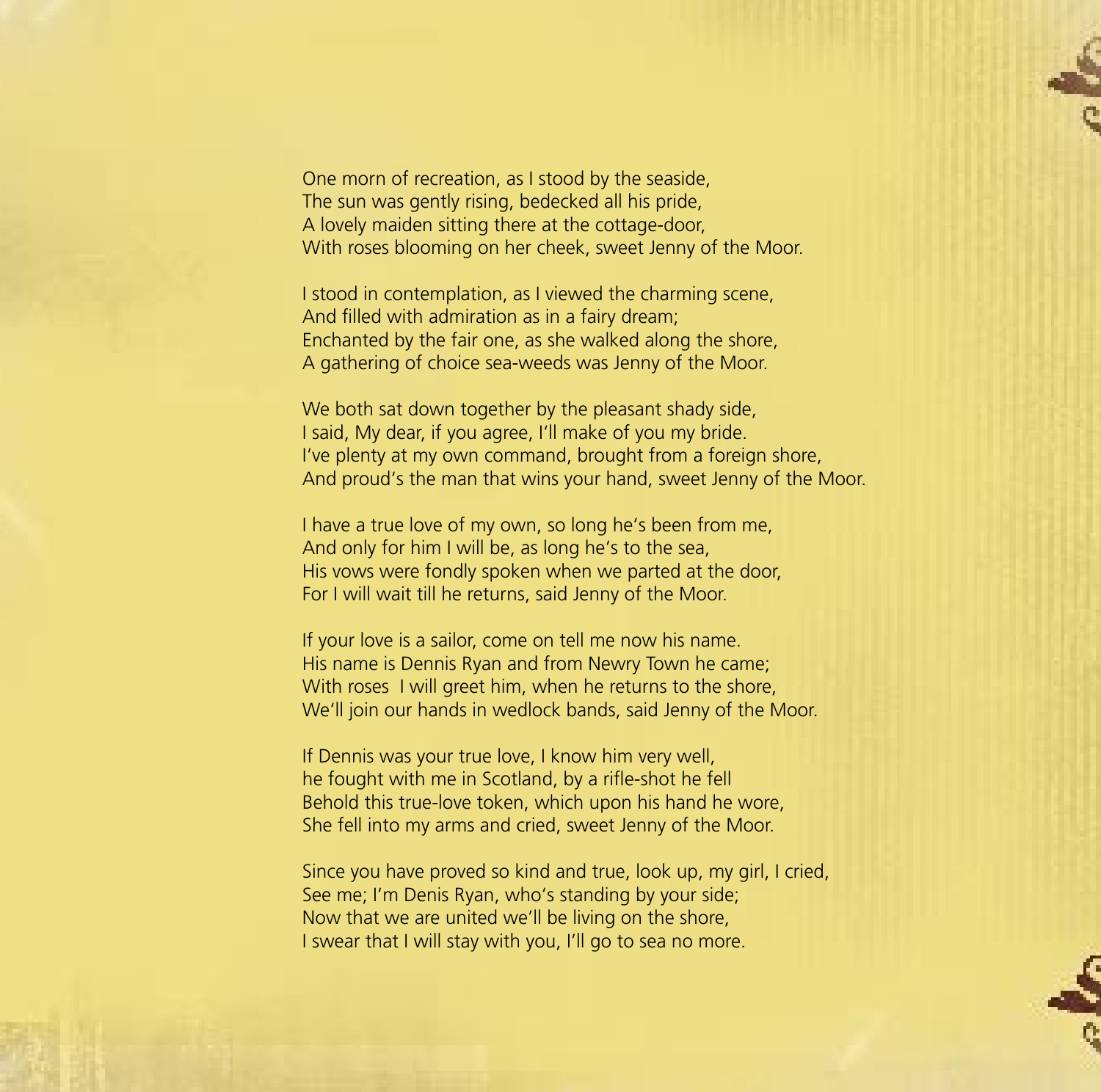### O'Keefe's / The Old Favourite / Thadelo's

It was on Valentia Island in Kerry, where Greg learned the first slide from Vera Orschel, a German fiddle player who lived there for a couple of years. Greg got the second slide from Patsy McDonagh, a box player from Ros an Mhíl (Rossaveal), Co. Galway, and member of "Shaskeen", at the annual Feis Cheoil of the Rhine Valley Irish Assocation in Strasbourg, France.

The third slide is named after Thadelo Sullivan, a fiddle player from Annaghbeg in the Sliabh Luachra region. Elke found it on the first album of "Beginish".





The first tune is oft-times referred to as "Tommy Peoples'". Greg learned it from Rosses fiddler Stephen Campbell during his visit to Germany in October 2002, when he played with singer and guitarist Ian Smith at the "Irish Spirits Festival". Later on that day, Stephen, Ian and Greg joined the other musicians, who took part in that festival, to do a tour of the vineyards on a tractor trailor and to taste some local wine – a kind of amusement you can't have in the Rosses, at least not yet. The second tune Greg learned from box player Peter Browne.

"The Roving Bachelor" ist eine etwas ungewöhnliche Version eines Reels, der zumeist "Tommy Peoples'" genannt wird.

"Give us a Drink of Water" bekam Greg vom Akkordeonisten Peter Browne bei der Frankie-Kennedy-Winterschule in Donegal vorgespielt, nachdem er ihn nach einem schönen und einfachen Stück gefragt hatte.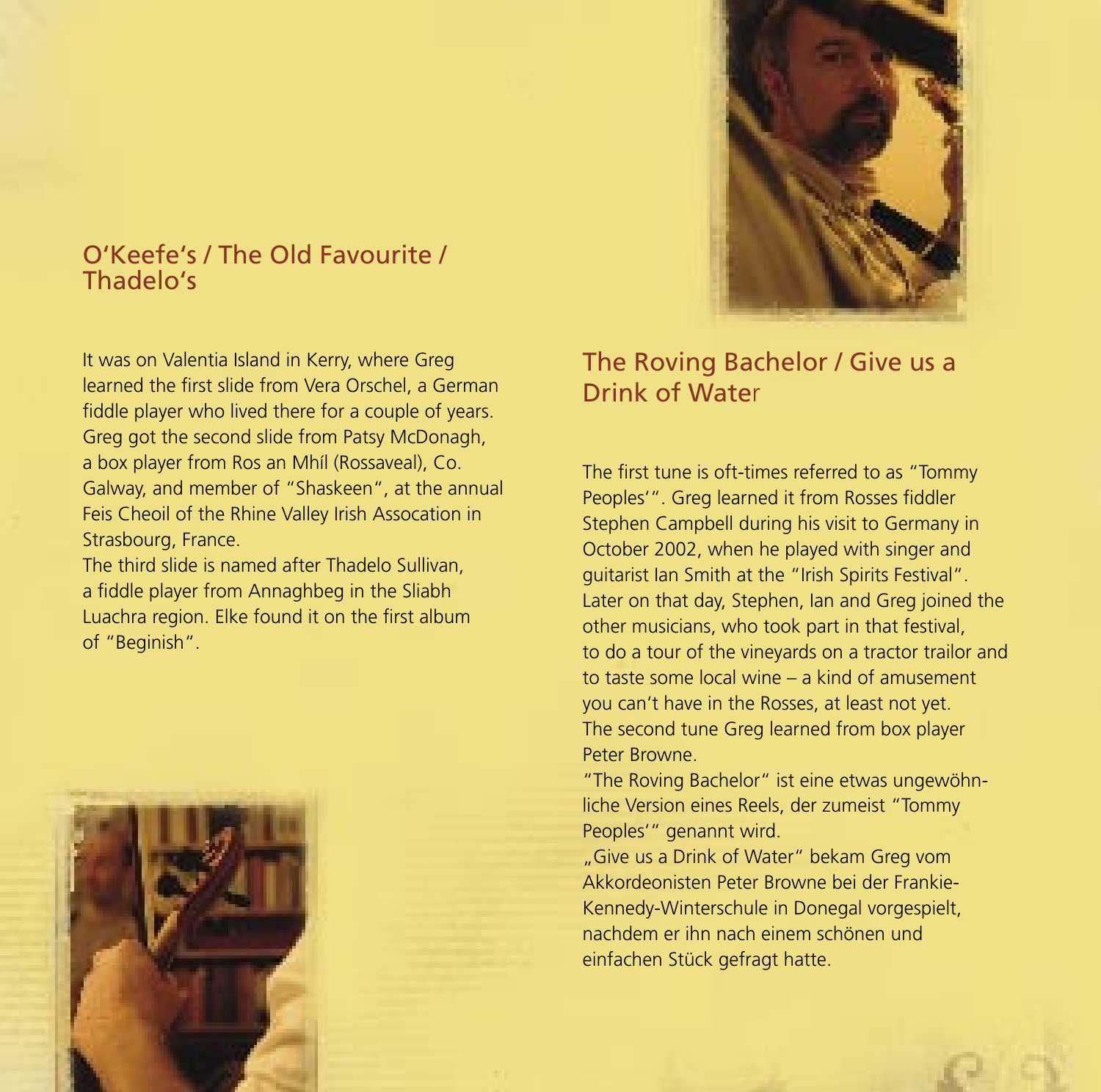### Welcome Home Gráinne / Winter Sun / The Donegal Tinker

The march "Welcome Home Gráinne" is associated with the playing of Donegal fiddle legend Johnny Doherty, who used to play a whole set consisting of this march, a jig and a reel. That set of tunes is still played at the session in "Hiúdaí Beag's", in Bun Beag, Co. Donegal, from time to time and it was there that Greg learned it.

"Winter Sun" was composed by Marcus and Siggi in Bobenheim, Palatinate, on the occasion of Greg's 30th birthday (which was sometime during the last century).

Elke and Siggi learned the last tune from Dublin fiddler Paul O'Shaughnessy at the Scoil Gheimhridh Frankie Kennedy (Frankie Kennedy Winter School) in Donegal.

Diese drei Reels bringen wir mit der Grafschaft Donegal in Verbindung. Während der erste und der dritte auch tatsächlich Donegal-Stücke sind, soll der zweite zumindest so klingen, als sei er während einer stürmischen Nacht in einer weißgekalkten Cottage bei einer Flasche klarer Limonade, die kein Etikett hatte, entstanden.

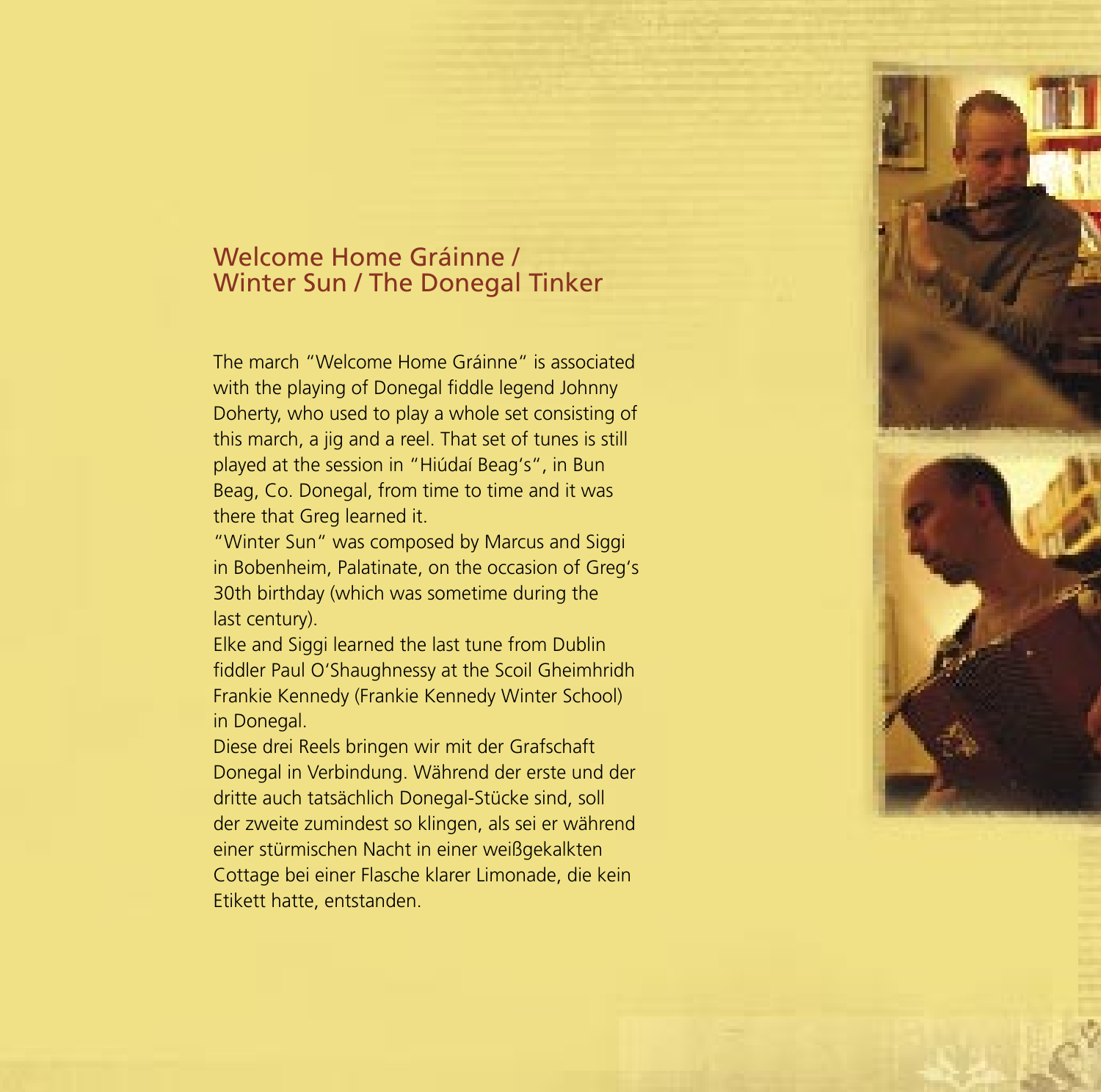# She is like the Swallow

Nils discovered this song on an album called "Songs from the Cold Seas", which was produced by French-Algerian composer Hector Zazou. Jane Siberry, a singer from Toronto, sings it on that album. The song is supposed to come from Newfoundland.

She's like the swallow that flies so high. She's like the river that never runs dry. She's like the sunshine on the Lee shore. She loves her love but she'll love no more.

'Twas down in the garden this fair maid bent a-pickin' a primrose just as she went. The more she plucked and the more she pulled until she got her apron full.

She climbed on yonder hill above, To give a rose unto her love; He has two hearts instead of one, She says, Young man, what have you done?

How foolish, how foolish you must be To think I love no one but thee. The world's not made for one alone, I take delight in everyone.

She took her roses and made a bed a stony pillow for her head. She laid her down, no more she did say but let her roses fade away.

She's like the swallow that flies so high. She's like the river that never runs dry. She's like the sunshine on the Lee shore. She loves her love but she'll love no more.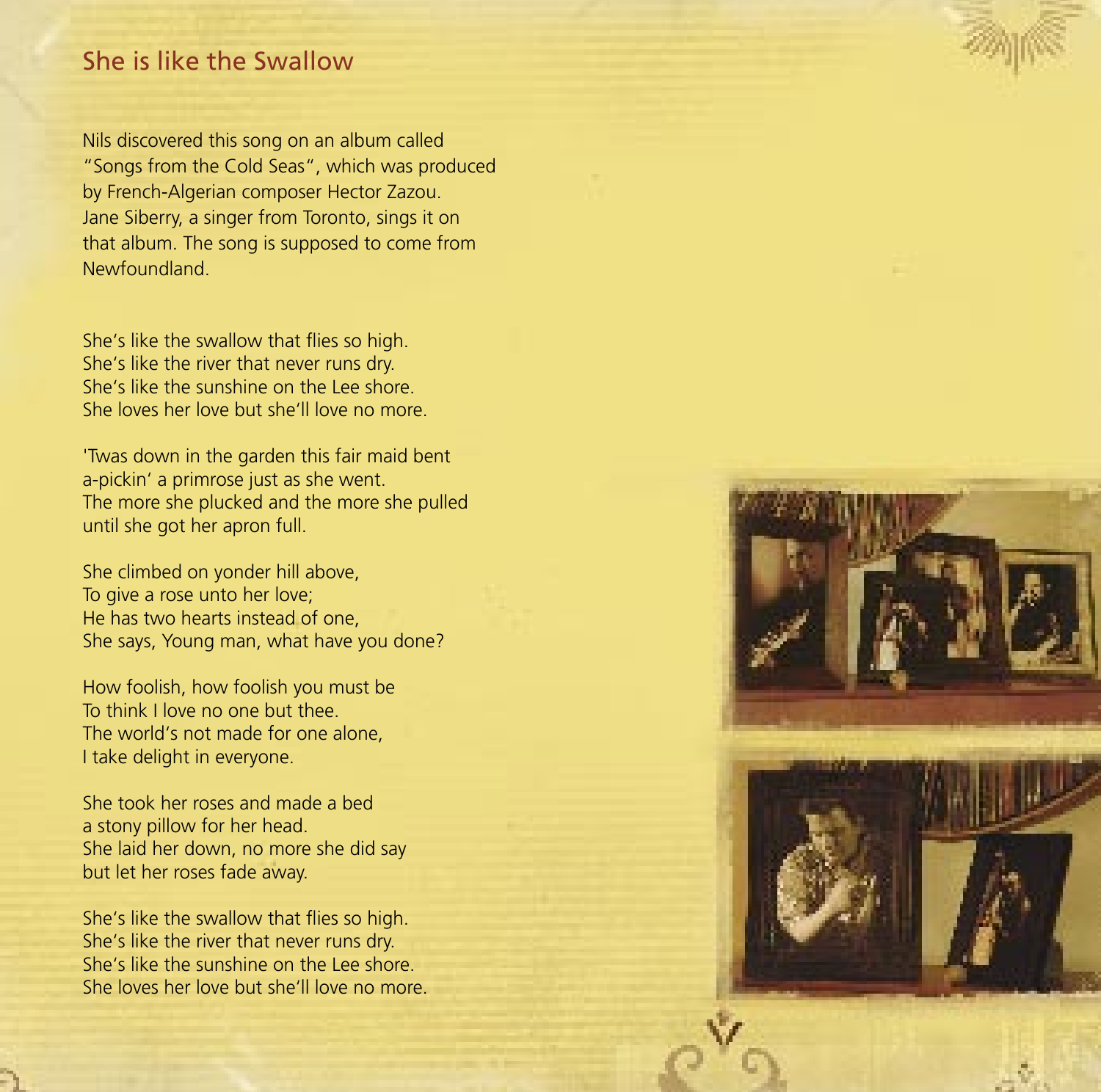# Lá Fliuch Fómhairi nGleann Leithín/ Wedding Waltz

The first waltz was composed by Marcus during a trip to the Donegal Gaeltacht in October 1999. He was sitting in front of the open fire in the house of Breege and Joe McGill and it was "a wet autumn day in Gleann Leithín" – hence the name. Gleann Leithín (Glenleighan) is a townland in Central Donegal and, according to local folklore, the glen got its name from a man called Leithín, one of Fionn Mac Cumhaill's acquaintances. Marcus would like to dedicate the tune to Joe McGill, who left us in 2002.

The second waltz was composed by Nils for the wedding party of Elke and Siggi, our fiddle players, which took place in October 2004. Elke und Siggi heirateten im Herbst 2003, fast ein Jahr später fand ihr Polterabend statt und kurz darauf ihre Hochzeitsfeier. Nun warten wir noch auf Siggis Junggesellenabschied.

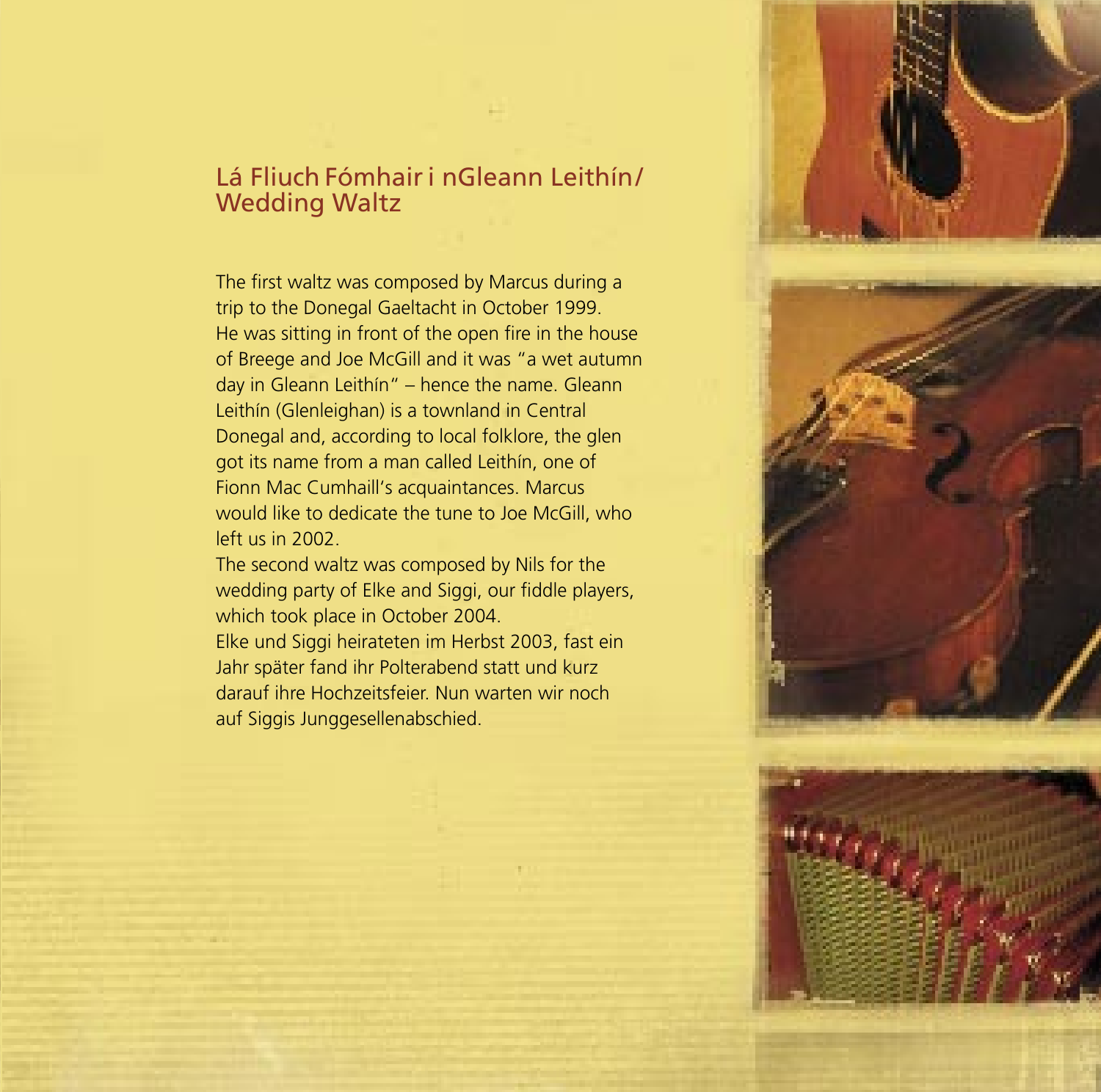





**PLINING CENT** 





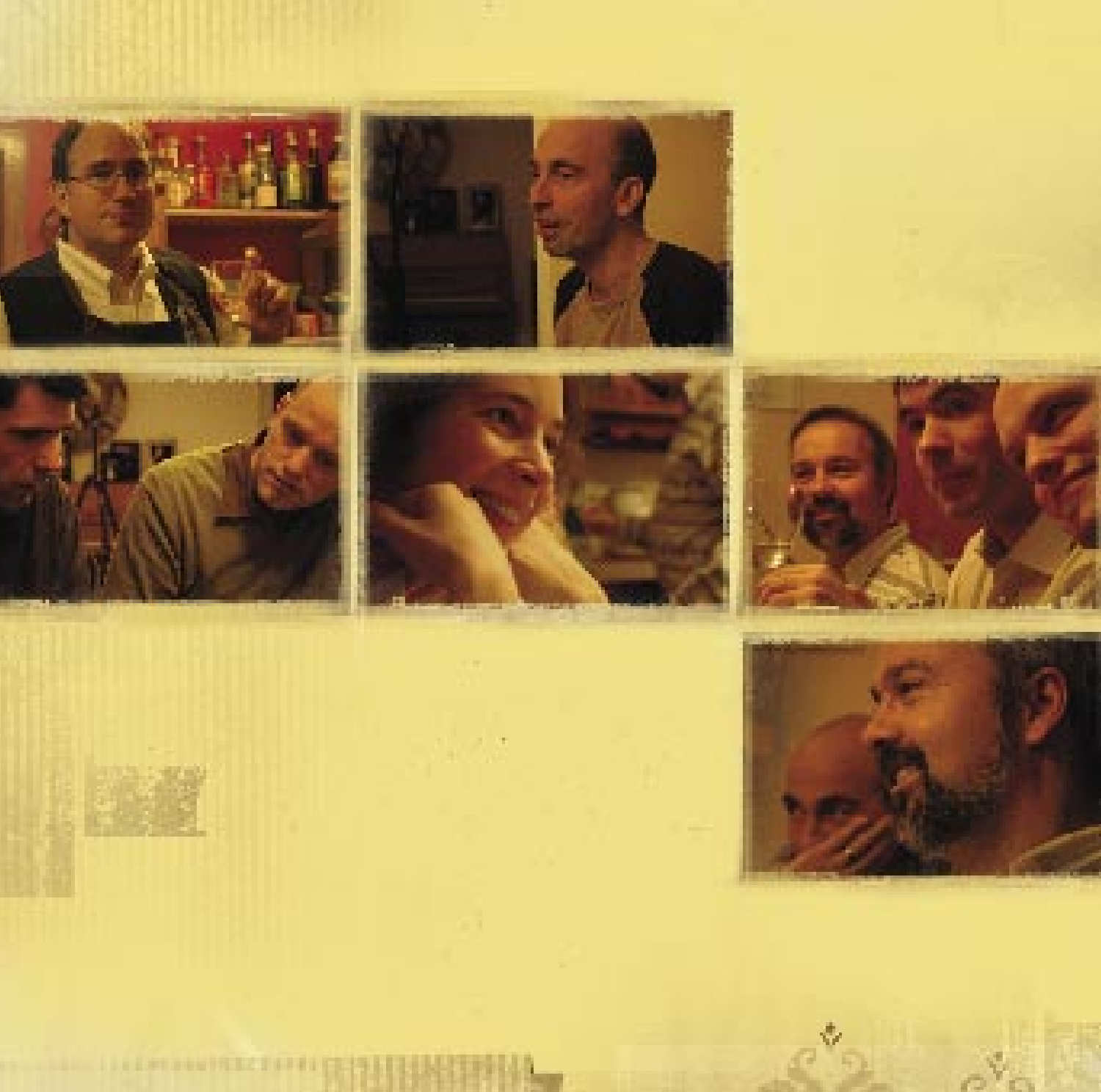# **ANTOR**

Nils Nolte flute, lead vocals Elke Zörntlein fiddle, backing vocals Siggi Zörntlein fiddle, viola (5), backing vocals Greg Ostermann box Klaus Feketics bouzouki, 12-string guitar (9), backing vocals Marcus Metz steel-string guitar, nylon-string guitar (5), piano (4), backing vocals

guest musicians: Harriet Earis – harp (12) Richard Carter – piano (11) Olli Glassl – fretless bass (3, 9, 12) Guido Plüschke – bodhrán (1, 2, 4, 5, 6, 7, 8, 9, 10, 12), shaker (12)

All tracks traditional except:

"Dusty Windowsills" – composed by Johnny Harling "Larry Redican's Bow" – composed by Larry Redican "The Man of Aran" – composed by Darach de Brún "Winter Sun" – composed by Marcus Metz and Siggi Zörntlein "Lá Fliuch Fómhair i nGleann Leithín" – composed by Marcus Metz "Wedding Waltz" – composed by Nils Nolte

Recorded at Elke's and Siggi's house in Lörzweiler between August 2004 and August 2005 Engineered and mixed by Nils Nolte / Nakedstreet Studios, www.nakedstreet.de Mastered by Pauler Acoustics Produced by An Tor Liner notes by Marcus Metz and Klaus Feketics Design and photography by Julia Kühn

#### Thanks / Dank / Buíochas / Merci:

Harriet Earis, Richard Carter, Olli Glassl, Guido Plüschke, Julia Kühn, Eva Giovannini, Karen Hessas, Raidió na Gaeltachta, Joan McDermott (The Irish Traditional Music Archiv, Dublin), Marcas Ó Murchú, Jürgen Gier, Gearóid Ó Maonaigh and the organisers of the Scoil Gheimhridh Frankie Kennedy (Frankie Kennedy Winter School), George Carruthers and the organisers of the RVIA Feis Cheoil, Kathryn O'Shea and flirtfm.org

E-mail: eolas@an-tor.de Website: www.an-tor.de